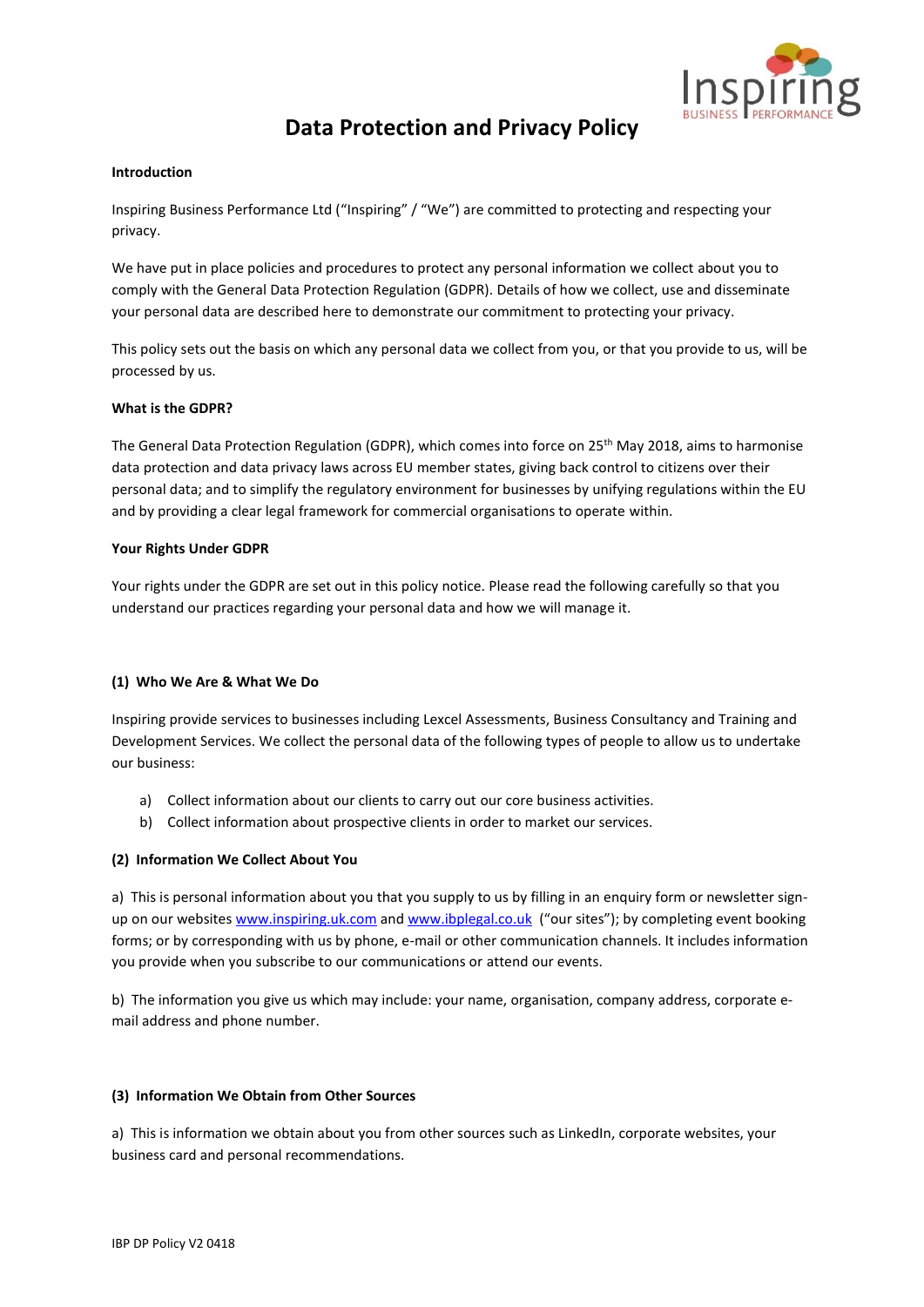b) In this case we will inform you, by sending you this policy notice, within a maximum of 30 days of collecting the data of the fact we hold personal data about you, the source the personal data originates from, whether it came from publicly accessible sources, and for what purpose we intend to retain and process your personal data.

## **(4) Purposes of the Processing and the Legal Basis for the Processing**

We use information held about you in the following ways:

a) To carry out our obligations arising from any contracts we intend to enter into (or have entered into between you and us); and to provide you with the information, products and services that you request from us or we think will be of interest to you because it is relevant to you or to your organisation.

b) To provide you with information about other goods and services we offer that are similar to those that you have already been provided with or enquired about.

d) Our legal basis for the processing of personal data is our legitimate business interests, described in more detail below, although we will also rely on contract, legal obligation and consent for specific uses of data.

e) We will rely on contract if we are negotiating or have entered into an agreement with you or your organisation to provide services to or receive services from you or your organisation.

f) We will rely on legal obligation if we are legally required to hold information on to you to fulfill our legal obligations.

g) We will in some circumstances rely on consent for particular uses of your data and you will be asked for your express consent, if legally required. An example of when consent may be the lawful basis for processing include gaining permission to send communications about services other than those the same or similar to those to which you have already expressed an interest in.

## **(5) Our Legitimate Business Interests**

Our legitimate interests in collecting and retaining your personal data are described below:

a) As a survey provider, we collect data from and/or are given data by our clients in order to carry out surveys for our clients. In some, but not all, cases the retention of personal data of our client contacts and survey participants and is a fundamental, essential part of this process.

b) As a provider of Lexcel Assessment Services, we are given data by our clients in order to carry out these services. The retention of personal data of our client contacts is an essential part of the Lexcel process.

c) As a provider of training programmes, the retention of personal data of our candidates and client contacts is an essential part of our service.

d) To expand, develop and maintain our business we need to record and maintain the personal data of past, present and prospective client contacts.

e) To notify our clients about changes to our service.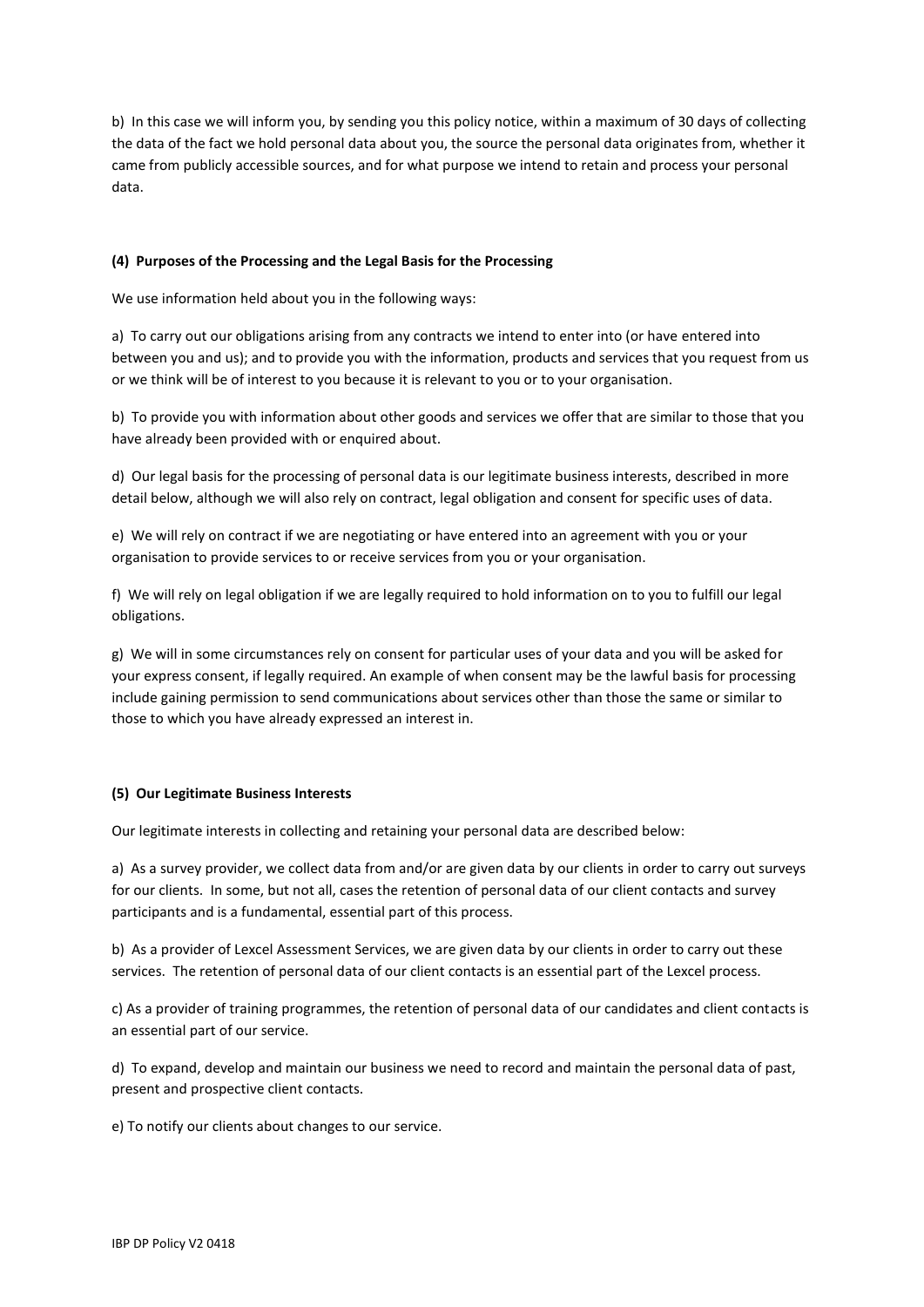# **(6) Consent**

Should we want or need to rely on consent to lawfully process your data, we will request your consent by phone, letter, email or by an online process for the specific activity we require consent for and record your response on our administrative system. Where consent is the lawful basis for our processing, you have the right to withdraw your consent to this particular processing at any time.

## **(7) Cookie Policy**

Our website uses cookies to distinguish you from other users of our website. This helps us to provide you with a good experience when you browse our website and also allows us to improve our site. For detailed information on the cookies we use and the purposes for which we use them see our Cookie notice:

#### a) What are Cookies?

A "cookie" is a small amount of data that is sent to your browser from a web server and stored on your computer's hard drive. It can only be read by the web server that set the cookie

## b) Why Do We Use Cookies?

Cookies help us provide you with a better website, by enabling us to monitor which pages you find useful and which you do not. A cookie in no way gives us access to your computer or any information about you, other than the data you choose to share with us.

#### c) How We Use Cookies

We only use traffic log cookies to identify which pages are being used. This helps us analyse data about web page traffic and improve our website in order to tailor it to customer needs. We only use this information for statistical analysis purposes and then the data is removed from our system.

## d) Accepting & Declining Cookies

You can choose to accept or decline cookies. Most web browsers automatically accept cookies, but you can usually modify your browser setting to decline cookies if you prefer.

## e) Third Party Cookies

When you visit certain pages of our site, you may notice some cookies that are not related to Inspiring. When you visit a web page that contains embedded content (for example, from YouTube), you may be sent cookies from these websites. Inspiring is unable to control the setting of these cookies, therefore we suggest you check these third-party websites directly for more information about their cookies and how to manage them.

## f) Sharing Tools

If you decide to share our website content with friends and co-workers through social networks (LinkedIn, Facebook, Twitter etc), you may be sent cookies from these websites. Inspiring is unable to control the setting of these cookies, therefore we suggest you check the third-party websites directly for more information about their cookies and how to manage them.

## **(8) Disclosure of your Information**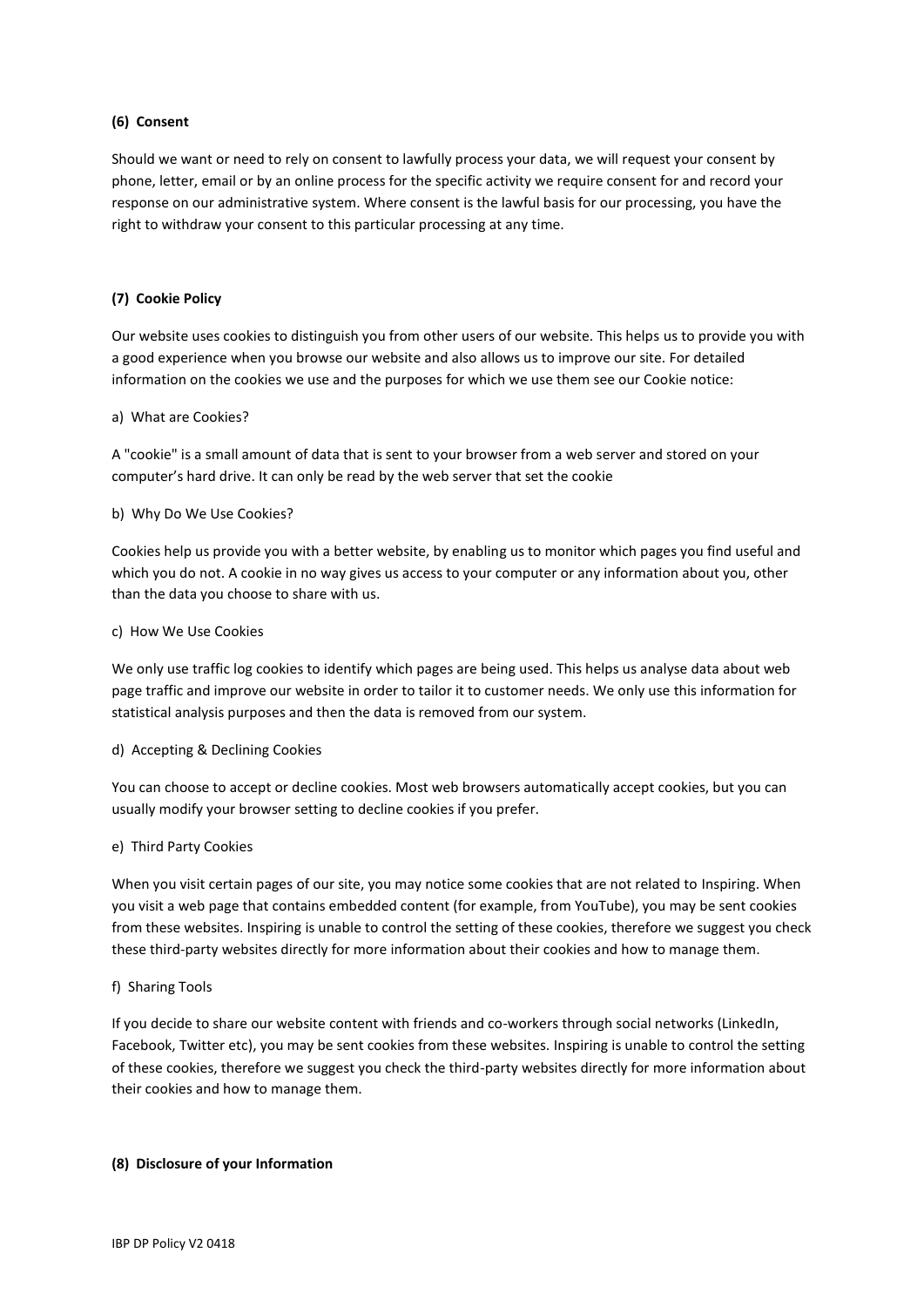We will only disclose your personal information to selected third parties:

a) If Inspiring or substantially all of its assets are acquired by a third party, in which case personal data held by it about its customers will be one of the transferred assets.

b) If we are under a duty to disclose or share your personal data in order to comply with any legal obligation, or in order to enforce or apply our terms of use [or terms and conditions of supply of services and other agreements; or to protect the rights, property, or safety of Inspiring our customers, or others.

#### **(9) Where We Store & Process Your Personal Data**

- a) All information you provide to us is stored on secure servers.
- b) By submitting your personal data, you agree to this transfer, storing or processing. Inspiring will take all steps reasonably necessary to ensure that your data is treated securely and in accordance with this policy.
- c) Secure login identification is required for using our IT systems each time our employees and consultants access data, they are required to sign in using personalised password identification
- d) We limit access to information so that only employees and consultants needing data to be able to deliver their client work, are given access to sensitive information
- e) IBP's IT systems operate behind a firewall, and use encrypted storage of data. We work with an established IT service provider, which offers us the latest security functionality
- f) ensuring continuous operations we have a detailed business continuity policy in place which encompasses: secure, encrypted, data backup; offsite storage; original record handling; secure disposal
- g) we limit the amount of paper-based confidential or sensitive data our consultants hold: any necessary confidential or sensitive paper records are kept in secure storage.
- h) Unfortunately, the transmission of information via the internet is not completely secure. We will do our best to protect your personal data, but we cannot guarantee the security of your data transmitted to our site. Any transmission is at your own risk. Once we have received your data, we will use strict procedures and security features to try to prevent unauthorised access.

#### **(10) Retention of Your Data**

We understand our legal duty to retain accurate data and only retain personal data for as long as we need it for our legitimate business interests and that you are happy for us to do so. Accordingly, we have a data retention notice and run data routines to remove data that we no longer have a legitimate business interest in maintaining. We keep in contact with our clients so that they can inform us of changes to their personal data.

We segregate our data so that we keep different types of data for different time periods. The criteria we use to determine whether we should retain your personal data include:

- a) The nature of the personal data
- b) Its perceived accuracy
- c) Our legal obligations

We may archive part or all of your personal data or retain it on our financial systems only, deleting all or part of it from our main administrative system.

#### **(11) Your Rights**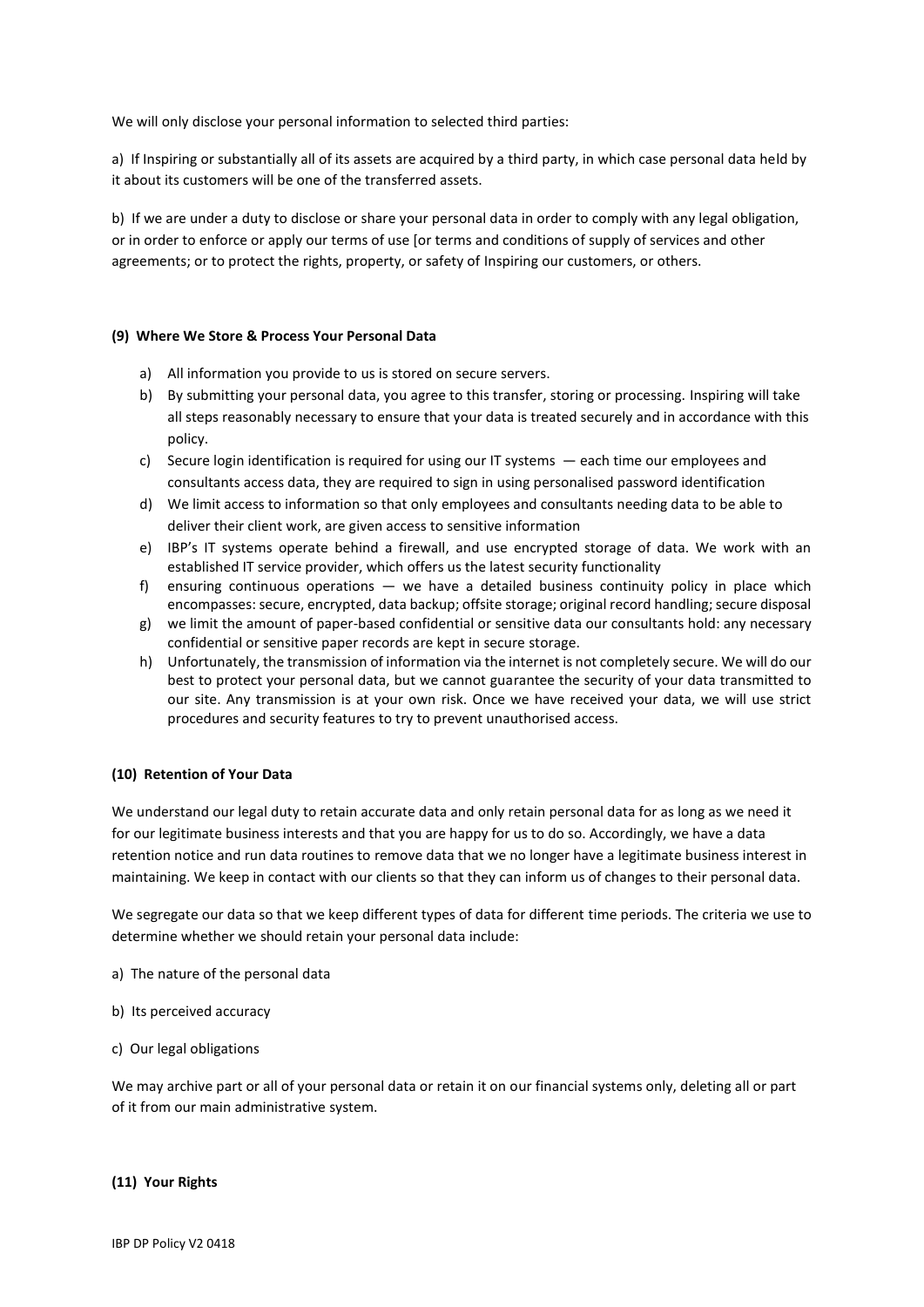You have the right to ask us not to process your personal data for marketing purposes. We will usually inform you (before collecting your data) if we intend to use your data for such purposes or if we intend to disclose your information to any third party for such purposes. We will collect express consent from you if legally required prior to using your personal data for marketing purposes.

You can exercise your right to accept or prevent such processing by checking certain boxes on the forms we use to collect your data. You can also exercise this right at any time by contacting us at: [info@inspiring.uk.com](mailto:info@inspiring.uk.com)

Our site may contain links to / from the websites of our partners and affiliates. If you follow a link to any of these websites, please be aware that these websites have their own privacy policies and that we do not accept any responsibility or liability for these policies. Please check these policies directly before you submit any personal data to these websites.

## **(12) The GDPR Provides You with the Following Rights**

The right to:

a) Accuracy – request correction of the personal information that we hold about you. This enables you to have any incomplete or inaccurate information we hold about you corrected.

b) Deletion – request erasure of your personal information. This enables you to ask us to delete or remove personal information where there is no good reason for us continuing to process it. You also have the right to ask us to delete or remove your personal information where you have exercised your right to object to processing (see below).

c) Objection – object to processing of your personal information where we are relying on a legitimate interest (or those of a third party); and there is something about your particular situation which makes you want to object to processing on these grounds. You also have the right to object where we are processing your personal information for direct marketing purposes.

d) Restriction – request the restriction of processing of your personal information. This enables you to ask us to suspend the processing of personal information about you. For example, if you want us to establish its accuracy or the reason for processing it.

e) Transfer – request the transfer of your personal information to another party in certain formats, if practicable.

f) Complain – make a complaint to a supervisory body. In the UK, this is the Information Commissioner's Office (ICO). The ICO can be contacted at: https://ico.org.uk/concerns.